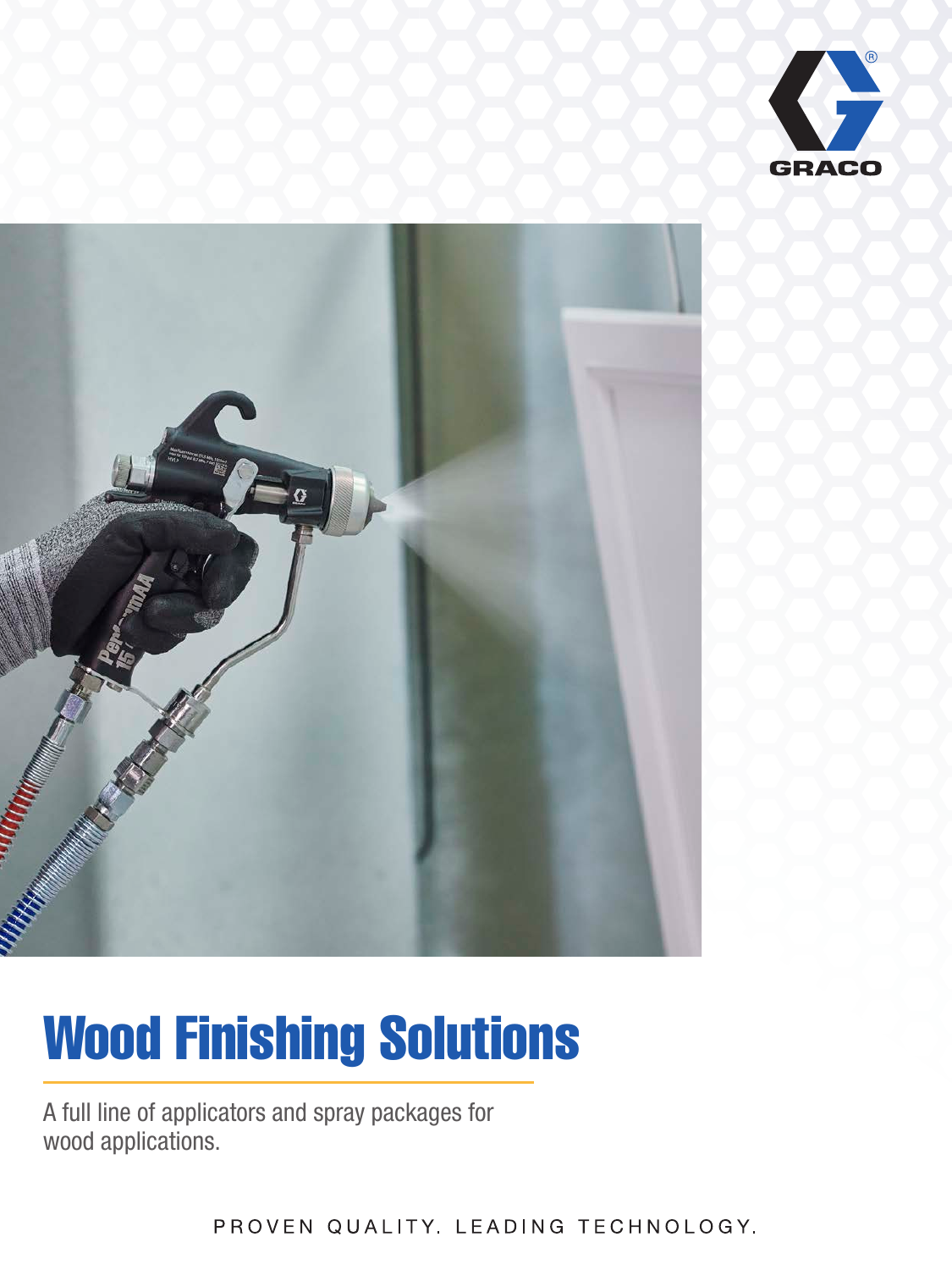# Spray Technologies

|                                       | <b>Air Spray</b>          | <b>Compliant</b>     | <b>HVLP</b>               | Air-Assisted              | <b>Airless</b>          |
|---------------------------------------|---------------------------|----------------------|---------------------------|---------------------------|-------------------------|
| Fluids (viscosity)                    | Low to Medium             | Low to Medium        | Low to Medium             | Low to High               | <b>Medium to High</b>   |
| <b>Finish Quality</b>                 | <b>Class A Decorative</b> | Class A Decorative   | <b>Class A Decorative</b> | <b>Decorative Coating</b> | <b>Medium to Coarse</b> |
| Max Spray Rate                        | 20 oz/min                 | 15 oz/min            | 10 oz/min                 | 35 oz/min                 | $>$ 40 oz/min           |
| Transfer Efficiency* (test standards) |                           |                      |                           |                           |                         |
| <b>ASTM D-5009</b>                    | $17 - 25%$                | $25 - 32%$           | $25 - 32%$                | $30 - 40%$                | $27 - 35%$              |
| EN 13966                              | $60 - 70%$                | 70 - 78%             | 70 - 78%                  | 75 - 85%                  | 70 - 80%                |
| <b>Typical Fluid Pressure**</b>       | $5 - 20$ psi              | $5 - 15$ psi         | $4 - 10$ psi              | 300 - 1500 psi            | 1000 - 2500 psi         |
| <b>Typical Atomizing Pressure**</b>   | $10 - 60$ psi             | $5 - 35$ psi         | $5 - 30$ psi              | $5 - 30$ psi              | 0 psi                   |
| <b>SCFM Requirements***</b>           | 13 scfm                   | $11$ scfm            | $15$ scfm                 | 4 scfm                    | 0 <sub>scfm</sub>       |
| <b>Graco Applicator</b>               | AirPro <sup>™</sup>       | AirPro               | AirPro                    | PerformAA™                | PerformAA               |
|                                       | Cup Guns                  | Cup Guns             | Cup Guns                  | <b>Merkur<sup>®</sup></b> | Merkur                  |
| Graco Fluid Transfer Technology       | Pressure Pots             | <b>Pressure Pots</b> | Pressure Pots             | Merkur ES                 | Merkur ES               |
|                                       | Triton <sup>®</sup>       | <b>Triton</b>        | <b>Triton</b>             |                           |                         |

*\*Using ASTM standard - 50% is the maximum transfer efficiency due to conveyor methods of spraying. EN standard sprays on a flat panel.*

*\*\*Pressure measured at the gun inlet under flow conditions. For best results, use the lowest fluid and air pressure for the job by determining flow rate and viscosity.* 

*\*\*\*SCFM requirements are shown for gun only, and are averages. Pump air consumption is approximately 1.5 scfm for diaphragm pumps, and 2-5 scfm for piston pumps. Note: typical air compressor sizing is 1 HP per 4 scfm.* 

#### SPRAY TECHNOLOGIES



#### **DEFINITIONS**

#### AIR SPRAY/CONVENTIONAL

The most widely used finishing method. Referred to as an automotive finish or Class A finish. Easy to use, flexible and provides the finest finish quality and the lowest transfer efficiency.

#### COMPLIANT

A controlled air spray technology that reduces bounceback and overspray. The finish quality is compatible to air spray, air consumption is lower than HVLP and the spray rates are higher than HVLP.

#### HVLP

A controlled, compliant air spray technology that reduces bounceback and overspray. Finish quality is comparable to air spray, however atomization is generally coarser and spray rates are lower.

#### AIR ASSIST

Combines the hydraulic atomization of airless with the atomization of air spray. Ideal for many finishing and coating applications, air assist offers high production levels and a relatively smooth finish perfect for wood furniture topcoats or fabricated metal parts.

Airless XTR Spray Pattern

#### AIRLESS

Directs fluid under high pressure through a controlled orifice to accomplish airless atomization. Ideal for quickly applying high volumes of coatings to large surfaces. Most often used to apply protective, rather than decorative coatings.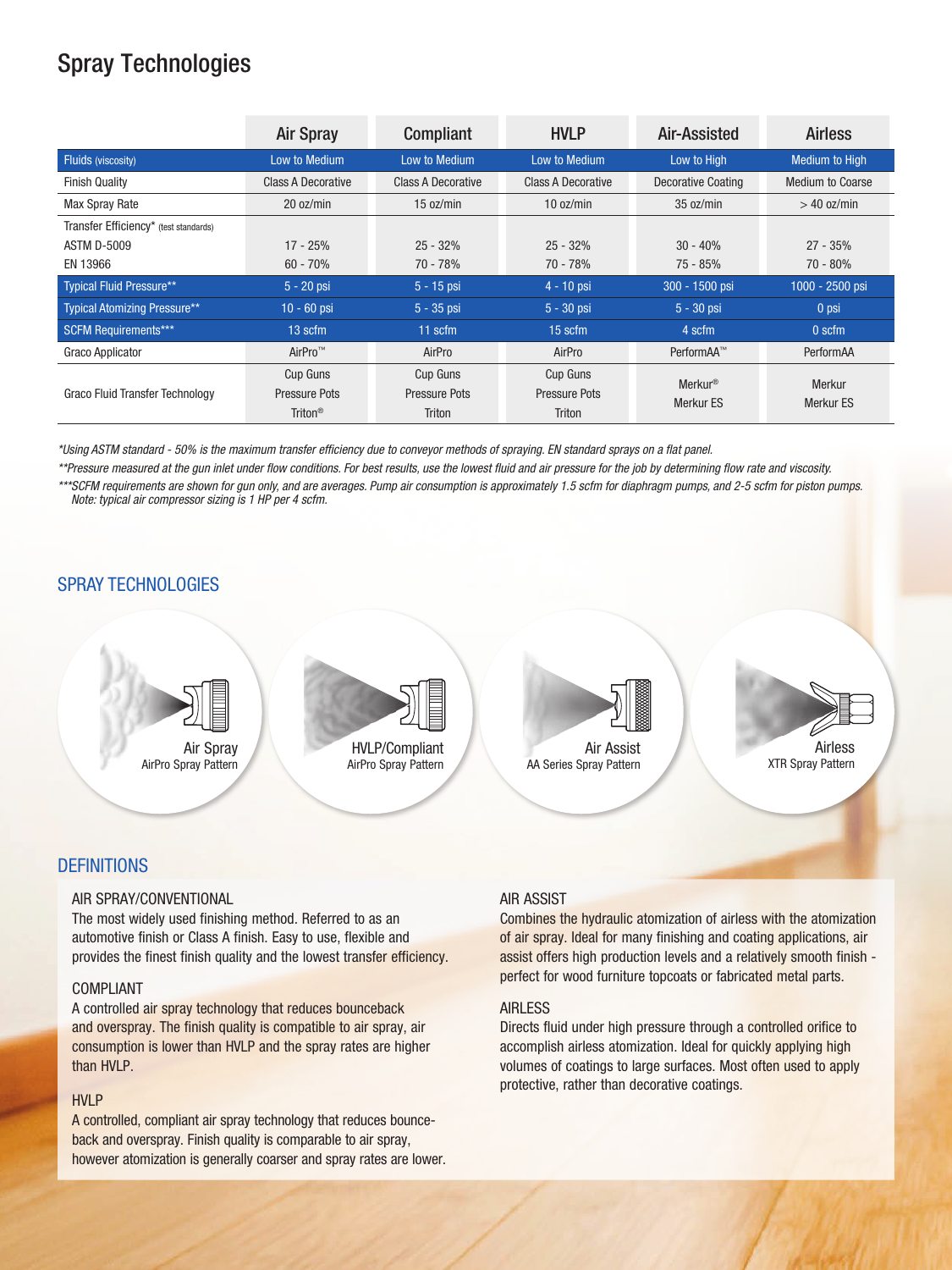# Stain Applications

Toners, NGR and stains should be applied at low pressures due to the viscosity of the materials. Below are recommendations for low pressure equipment which will apply material with the consistency required to best enhance the wood's color.

#### AirPro Spray Gun Part #: 289109

- Conventional spray
- Pressure feed 0.040" nozzle

Improved transfer efficiency through reduced air consumption

Ergonomically designed for improved operator comfort

Available in HVLP (289110) and compliant (289111)

### Finex™ Spray Gun Part #: 289244

- Conventional spray, gravity feed
- 0.055" nozzle
- Includes 20 oz plastic cup

Superior value air spray gun

3M™ PPS™ cup compatible

Available in HVLP (289239)



#### AirPro Spray Gun Part #: 289011

- Conventional spray, gravity feed
- 0.055" nozzle
- Includes 23 oz plastic cup

Improved transfer efficiency through reduced air consumption

Ergonomically designed for improved operator comfort

Available in HVLP (289014) and compliant (289017)

#### Mini Finex Spray Gun Part #: 289259

- HVLP, gravity feed
- 0.047" nozzle
- Includes 4 oz plastic cup

Superior value air spray gun

3M™ PPS™ cup compatible

Optional glaze nozzle (24F733) available



#### PerformAA Airless Spray Gun Part #: 26B519

- Airless spray
- Up to 1500 psi

Airless air cap and fine finish spray tips for high quality finish

Optimized weight and ergonomics for operator comfort



#### AirPro Auto Spray Gun Part #: 24A769

- Conventional spray
- Wood finishing air cap
- $\bullet$  0.040" nozzle

Consistent spray pattern for high quality finish

Indexing air cap for pattern placement repeatability

Available in HVLP (24A771) and compliant (24A773)



#### Triton Air Spray Package Part #: 289642

- 100 psi fluid and air pressure
- AirPro HVLP spray gun
- Pail mount, stainless steel pump

Double diaphragm design for smooth changeover and low pulsation

Quick and easy flushing reduces material waste

Available with conventional (289644) or compliant (289643) AirPro gun

Aluminum pump available with conventional (289647), HVLP (289645), or compliant (289643) AirPro gun



#### Triton Air Spray Package Part #: 289635

- 100 psi fluid and air pressure
- AirPro HVLP spray gun
- Cart mount, stainless steel pump

Double diaphragm design for smooth changeover and low pulsation

Quick and easy flushing reduces material waste

Available with conventional (289637) or compliant (289636) AirPro gun

Aluminum pump available with conventional (289640), HVLP (289638) or compliant (289639) AirPro gun